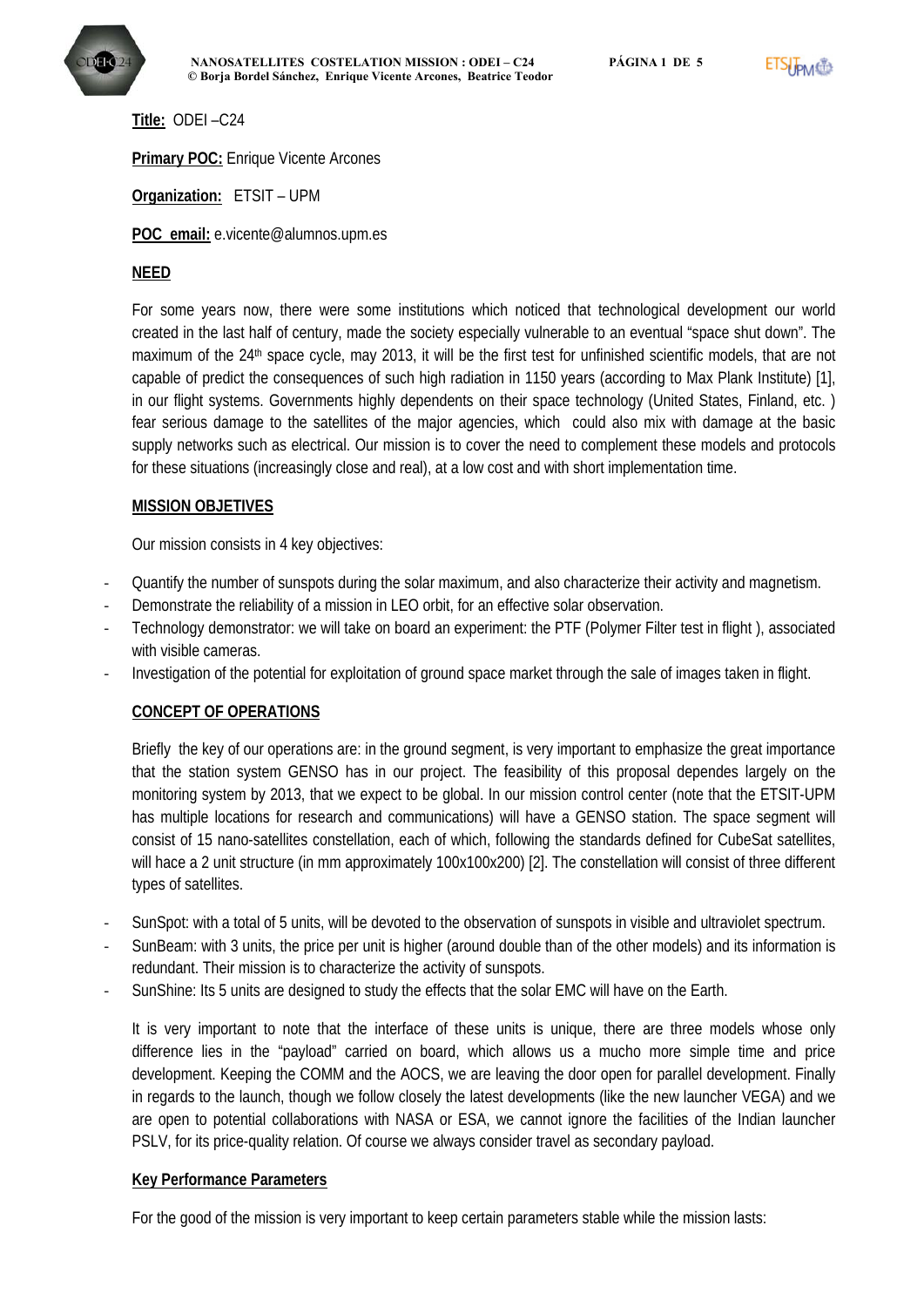

For the observation of sunspots is important to ensure that the satellite is not "blinded", it is therefore necessary to establish a polymer filters system with a step ratio of about 1000:1, for the camera in the visible spectrum. This is achieved with the PTF experiment, which also aims to certify the COST technology in flight. This is perhaps, the primary technical risk that our mission has. However, note that if this happens, we have other instruments that could complement this lack, ensuring our ability to overcome a general failure.

The inclination of the satellite in orbit is crucial. Recall that sunspots are located between 5 ° and 40 ° of solar latitude, and that at the distance we want to see, slight variations in the inclination stop outside our field of vision the object observed. Therefore, the definition of the three proposed plans (with respect to the equatorial inclination of 23.5 °, 68.5 ° and 158.5 °) has been crucial. To maintain this stable, we will include a package of inertia wheels in three axes that are already commercially available for assembly into CubeSat structures. Separation between the consetallation units is also important but not critical. This should be maximum. Note the slow evolution of the solar surface spots, therefore, spacing the units is very important in order to be able to observe changes from one image to the next one. However, if during the mission, this parameter varies, the three level provision should enable us to minimize the impact on our observations.

These last two notes, show a second technical risk. That the observations are not these we expect to be. Although, then, the final scientific value of our data would be diminished, the mission could remain a reference for their observations of Earth´s magnetic field and the UV radiation reaching the Earth. The time of access with land also could become a problem. Failure to achieve sufficiently frequent access could make happen that the memory is overwhelmed, and we could lose information that may be extremely important. Therefore we emphasize again the importance of global coverage network (GENSO) to ensure the viability of the project.

## **Space Segment Description**

Our constellation it's made up of three different kinds of Nano-Satellites. They are similarity on basic subsystems and only distinguish on payload that they carry. Because of the load, it is very important to have three different models of nanosatellites. The measures are then more diverse, and redundancies follow logic, so that we can always rebuild the information from one instrument to another in case of failure.

SunSpot: Includes a camera in the visible spectrum to quantify sunspots, along with an UV camera to characterize their activity. Both are COST. SunBeam: Includes redundancy UV cameras, designed to compare expected values of radiation, with data obtained from a radiometer, also included. We are referring to the higher load cost, therefore the least developed units.

SunShine: Includes a COST magnometer and a radiometer redundancy, so as to obtain data on the effect on Earth from solar radiation, independently if solar observation is with or without success.

Let's see the other subsystems:

- Structure and configuration.
- ‐ Energy Power System. (Include Solar cellar and Power battery)
- ‐ On-Board Data Handling. (Include two OBDH to minimize mission risk)
- ‐ Comunication System. (Include antenna and transceiver UHF/VHF)
- ‐ Attitude Control System. (Include sun sensor and reaction wheels)

The mass budget is based on subsystem mass estimates. The maximum mass of the "ODEI-C24" cannot exceed four kilogram which its max weight supported by our structure.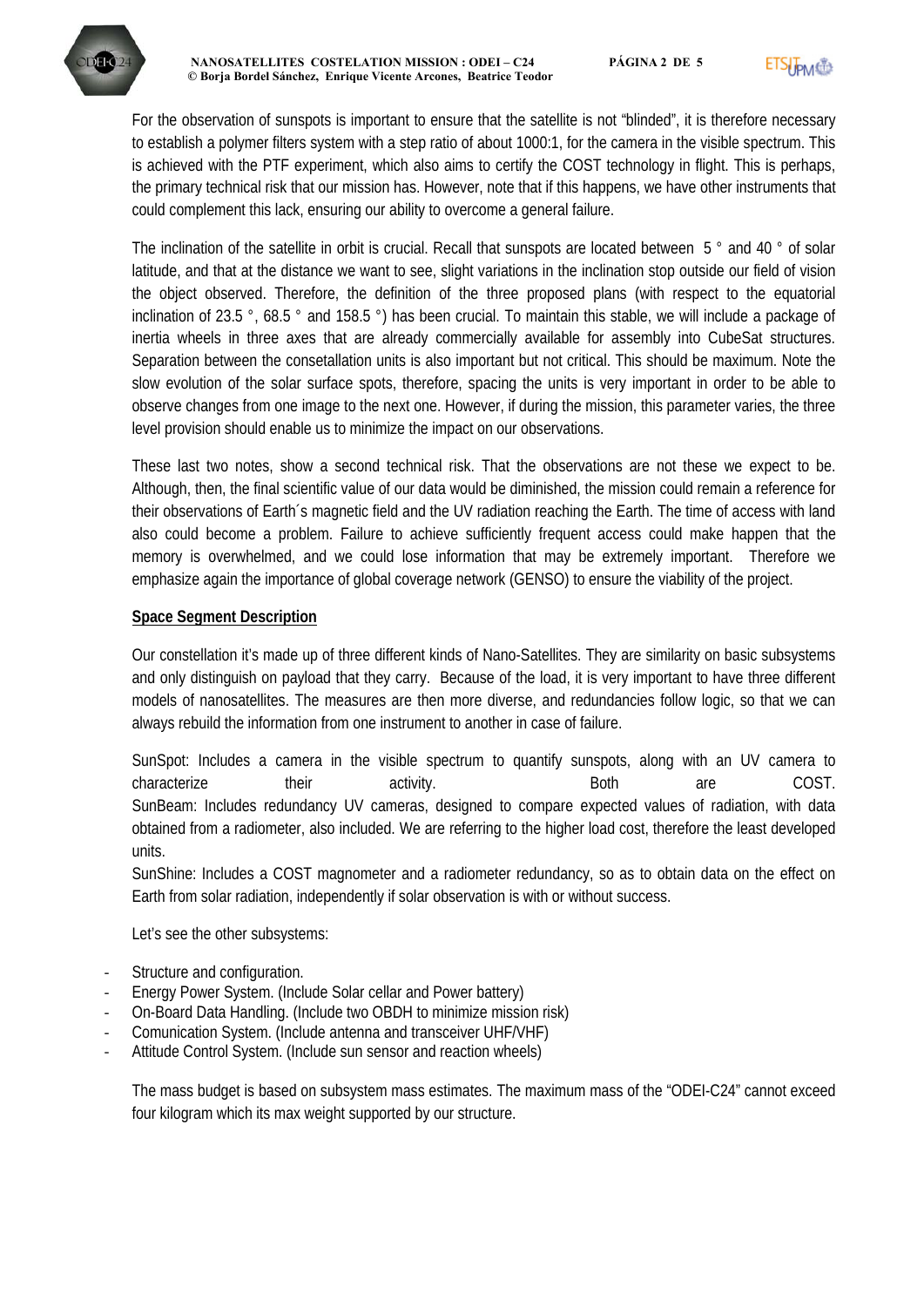

| Mass Budget [gr]             |         |         |          |  |  |  |
|------------------------------|---------|---------|----------|--|--|--|
| Subsystems                   | SunSpot | SunBeam | SunShine |  |  |  |
| Payload                      | 406     | 950     | 750      |  |  |  |
| Structure and Configuration  | 390     | 390     | 390      |  |  |  |
| <b>Energy Power System</b>   | 253,1   | 253,1   | 253,1    |  |  |  |
| On-Board Data Handling       | 200     | 200     | 200      |  |  |  |
| <b>Communications System</b> | 185     | 185     | 185      |  |  |  |
| Attitude control system      | 740     | 740     | 740      |  |  |  |
| Safety Margin                | 10%     | 10%     | 10%      |  |  |  |
| Total                        | 2391,51 | 2989,91 | 2769,91  |  |  |  |

With respect at volume of our Nano-Satellite, they are limited to approximately to 2000 cm<sup>3</sup>. This volume it's enough for any of our kinds of Nano-Satellites like it's displayed in the table.

| Volume(cm3)                  |          |          |          |  |  |
|------------------------------|----------|----------|----------|--|--|
|                              | SunSpot  | SunBeam  | Sunshine |  |  |
| Payload                      | 600,2086 | 538,5487 | 588,5846 |  |  |
| <b>Energy Power System</b>   | 241,61   | 241,61   | 241,61   |  |  |
| On-Board Data Handling       | 172,8    | 172,8    | 172,8    |  |  |
| <b>Communications System</b> | 110,428  | 110,428  | 110,428  |  |  |
| Attitude control system      | 434,56   | 434,56   | 434,56   |  |  |
| Safety Margin                | 10%      | 10%      | 10%      |  |  |
| <b>Total Busy Space</b>      | 1715,56  | 1647,74  | 1702,78  |  |  |
| Structure(Inner Free Space)  | 1905,52  | 1905,52  | 1905,52  |  |  |
| <b>Total Free Space</b>      | 189,96   | 257,78   | 202,74   |  |  |

The Power budget will be shown in function of the Operation's Mode of Satellites. The Operation's Mode, which will need more energy, it's the Data Acquisition Mode. In this mode the satellite will be taken information about sun spots. This information will vary between the kinds of Nano-Satellite.

Owning to the simulations, which we had made on computer, we know that our solar cells can generate a 9.73 (W) of average power when they have visibility. We had include a power battery of 30 (W) for be use by Nano-Satellite when they haven't visibility of sun.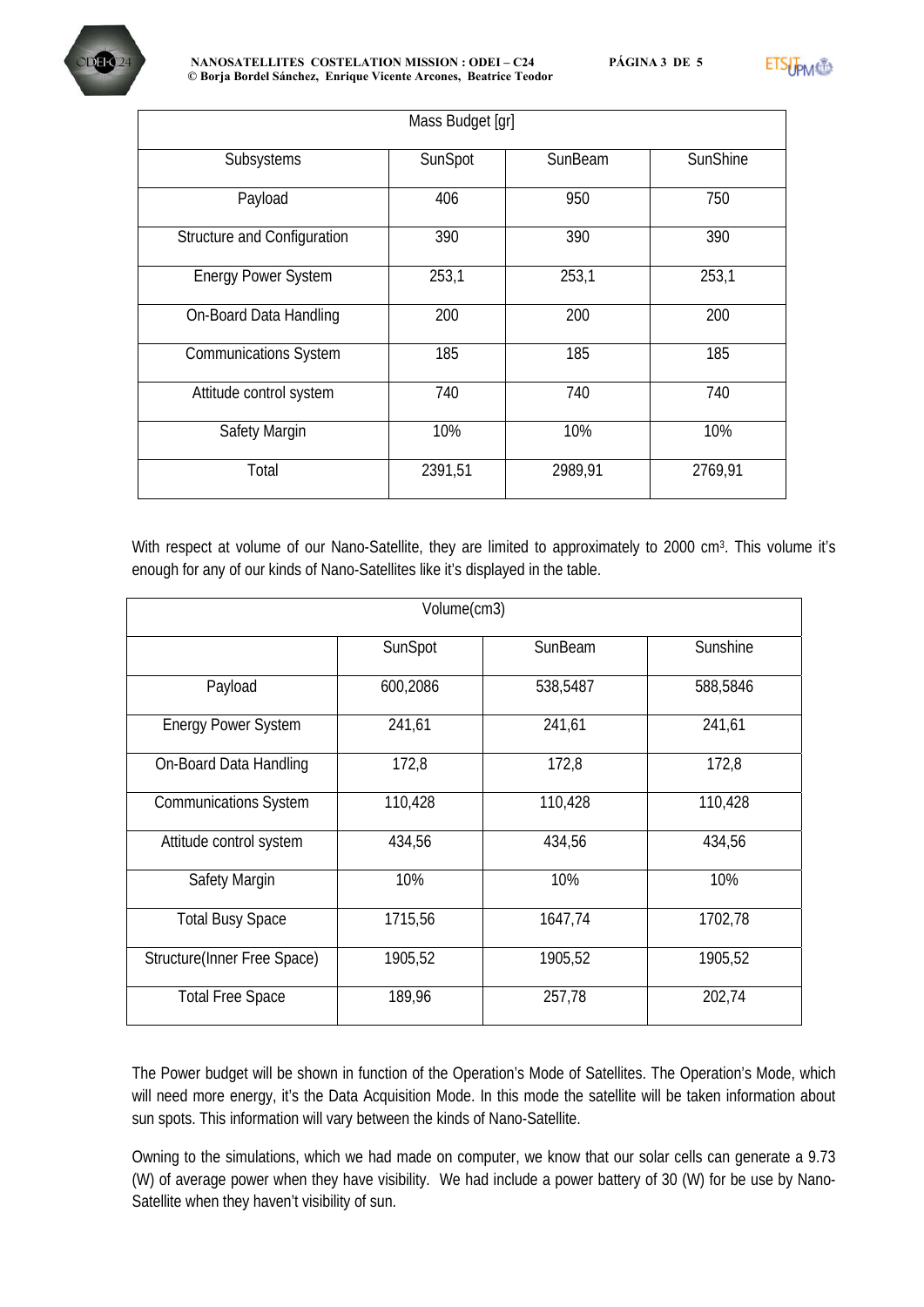

| Power Budget            |               |               |            |                  |               |                  |
|-------------------------|---------------|---------------|------------|------------------|---------------|------------------|
|                         | SunSpot       |               | SunBeam    |                  | Sunshine      |                  |
| Subsystems              | Peak<br>Power | Average Power | Peak Power | Average<br>Power | Peak<br>Power | Average<br>Power |
| Payload                 | 4000          | $\mathbf{0}$  | 1291       | 922              | 2326          | 326              |
| EPS(Solar Cells)        | 9730          | 9730          | 9730       | 9730             | 9730          | 9730             |
| <b>OBDH</b>             | 2000          | 2000          | 2000       | 2000             | 2000          | 2000             |
| <b>CS</b>               | 250           | 250           | 250        | 250              | 250           | 250              |
| <b>ACS</b>              | 2400          | 2400          | 2400       | 2400             | 2400          | 2400             |
| Safety Margin           | 0,1           | 0,1           | 0,1        | 0,1              | 0,1           | 0,1              |
| <b>Total Free Power</b> | 490           | 4890          | 3469,9     | 3875,8           | 2331,4        | 4531,4           |

# **Constelattion Description [2]**

Is decided the fact that it will be a constellation distributed evenly in three plans. We first define some parameters to helps understand the "way of working" of the constellation. We will consider now the modes and parameters that define this operation. We will launch all of our units in "off", all systems completely off. Once airborne, each of the units comes in "launch" while positioning and orientation to the sun for the first time. Meantime, the satellite will only send a pulsing signal to locate it.

Once the satellite takes view of the Sun for the first time, enter in "photograph", and takes useful images of the Sun while the shooting is in latitudes between 40 ° and 5 °. When the unit loses partial view of the sun, or the alignment is not adequate, the satellite goes into "market" and will only activate those units loaded with cameras in visible and/or ultraviolet light, and will photograph the area pointed to without having any pointing requirement. During this period, the frequency of photography will decrease, and the other systems will come into "stand by". When the satellite enters in total eclipse and receives no power, activates the "stand by", all payment charges stop and other devices come in low-consume, until it receives power again.

Similarly, when one of the ground stations sees a unit of the constellation, the unit enters in "transmission" to download the data that will be processed once downloaded from the space segment. In case of failure or unforeseen circumstance, the unit will enter in "warning", until the problem is fixed from de ground. It is important to mention that the time the satellite will be in "launch" is determined by the conditions that are imposed by the launcher, after which the expected parameters are as follows (see table).

To consider the following table, please note that we have assumed a simulation period that includes the whole 2013 and we placed the central station in the ETSIT-UPM (STK level that we have considered the city of Madrid).

| Inclination plan | Average<br>viewing time<br>of the sun<br>(seconds) | Maximum<br>time viewing<br>of the sun<br>(seconds) | Minimum time<br>viewing of the<br>sun<br>(seconds) | Time orbital<br>eclipse period<br>(seconds) | Orbital period | Contact<br>time with<br>the control<br>station<br>(seconds) |
|------------------|----------------------------------------------------|----------------------------------------------------|----------------------------------------------------|---------------------------------------------|----------------|-------------------------------------------------------------|
| $23.5^{\circ}$   | 3945                                               | 3947                                               | 2606                                               | 3015 (43%)                                  | 1h 56min       | 629.7                                                       |